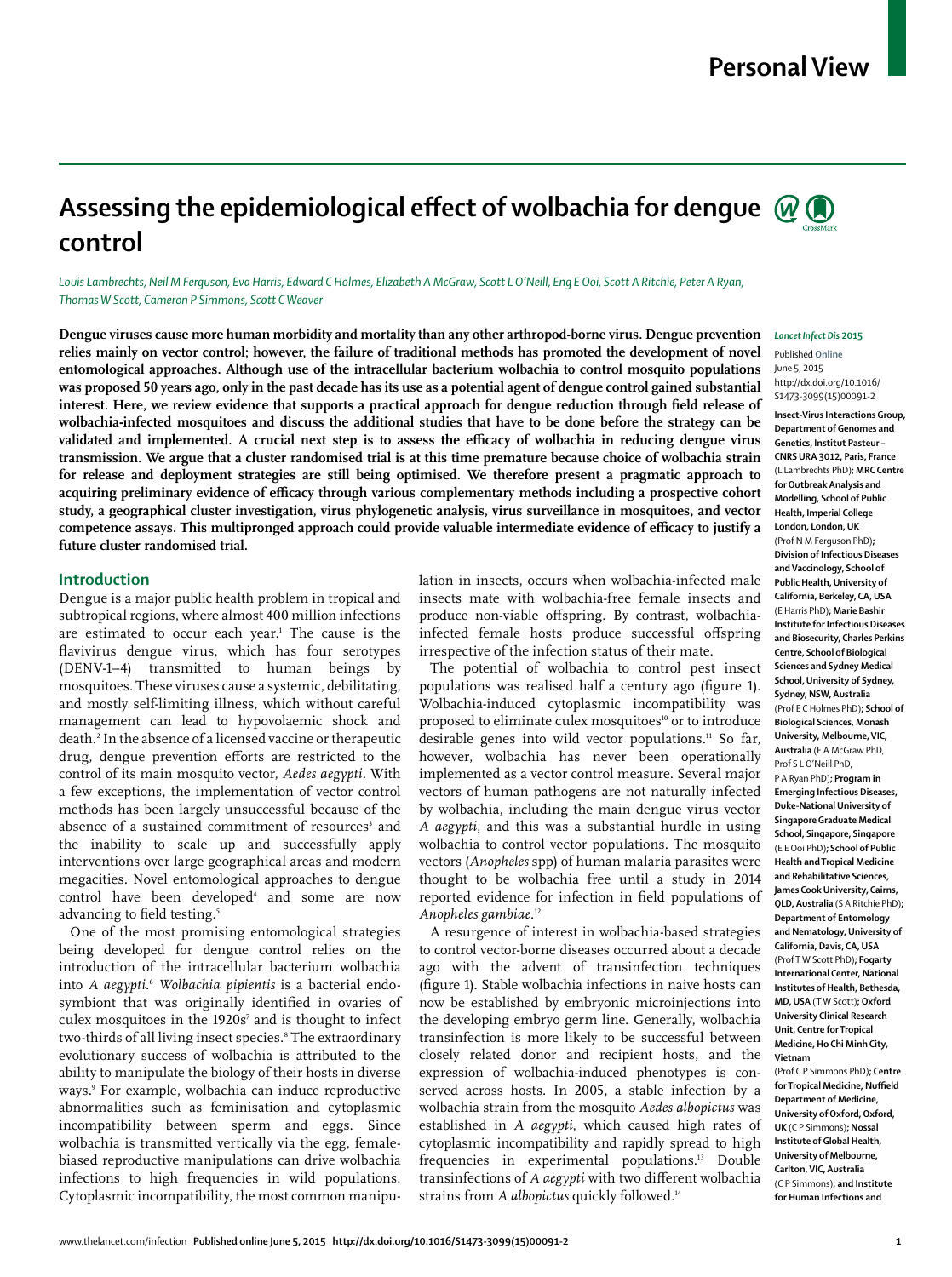**Immunity and Department of Pathology, University of Texas Medical Branch, Galveston, TX, USA** (Prof S C Weaver PhD)

Correspondence to: Dr Louis Lambrechts, Insect-Virus Interactions Group, Department of Genomes and Genetics, Institut Pasteur – CNRS URA 3012, 75724 Paris Cedex 15, France

**louis.lambrechts@pasteur.fr**

A second wave of breakthroughs happened several years later with the discovery of wolbachia-induced phenotypes in mosquitoes that had a direct effect on pathogen transmission (figure 1). Until then, wolbachia was mainly regarded as a gene drive system. However, the possibility of transinfection of wolbachia strains from more distant hosts by cell culture adaptation before microinjection,<sup>15</sup> combined with the wide diversity of available wolbachia strains and properties, resulted in new associations between the bacteria and mosquitoes. Stable introduction of a life-shortening strain of wolbachia from drosophila into *A aegypti* halved the adult mosquito lifespan under laboratory conditions, thus mosquitoes were unlikely to live long enough to transmit dengue virus.<sup>16</sup> Furthermore, this life-shortening wolbachia strain directly inhibited the ability of a range of pathogens, including dengue virus, to infect and replicate in *A aegypti*.<sup>17</sup> Results from semifield and field trials in Australia have shown that wolbachia can be persistently established in wild *A aegypti* populations.18,19 Together, these properties form the basis of a practical approach for suppression of dengue virus transmission through field release of wolbachia-infected mosquitoes.

## **Wolbachia deployment for dengue control**

The next crucial step in the use of wolbachia for dengue control is to assess the efficacy of medium-scale wolbachia deployment in reducing human infection. The gold standard, a cluster randomised trial of wolbachia, has been discussed in detail.<sup>20</sup> A cluster randomised trial is an approach in which groups of people, rather than individuals, are randomly assigned to the alternative treatments under study. This design is particularly useful when the intervention cannot be directed toward selected individual participants, such as the release of wolbachiainfected mosquitoes. In the classic two-armed design, clusters without intervention provide contemporaneous controls. In a stepped-wedge design, the intervention is



rolled out sequentially to all the clusters, therefore the clusters are their own controls over time.

At this time, a cluster randomised trial for the wolbachia-based approach would be premature for several reasons. First, many strains of wolbachia are available for deployment, each with its own characteristic effects on dengue virus blocking and mosquito fitness. A process of selection through field testing is needed before one or more final strains can be chosen for a particular release area. Additionally, although deployment in north Queensland, Australia, has provided a basic template for release, this environment differs substantially from the large urban centres in southeast Asia and Latin America where a cluster randomised trial would probably be done. During deployment, the effectiveness of release strategies and community engagement has to be monitored to make potential adjustments. Examples of adaptive changes made during previous deployments include releasing larger numbers of mosquitoes, changing the intensity of trap grids to monitor wolbachia spread, supplementing releases with different mosquito developmental stages, and altering locations of deployment on the basis of community concerns.<sup>18,21</sup> However, a standard cluster randomised trial approach would lock in all aspects of the release, preventing extemporaneous improvements in design. Finally, a classic two-armed trial would have to be large, with more than 40 clusters each including about 100 study participants monitored for infection to detect a 50% reduction in dengue with 90% power.<sup>20</sup> Such a design has been roughly estimated to cost in excess of US\$5–10 million.

Here, we argue that well designed observational studies could provide an array of valuable indirect evidence that supports wolbachia as a dengue intervention and, hence, justifies continued development, ultimately leading to a definitive efficacy trial. Ideally, several observational studies would be done in different settings and their outcomes combined in a meta-analytic framework to assess the effect on disease and infection incidence. Five possible approaches that could be used separately or in combination to acquire such evidence are a paediatric cohort study, a geographical cluster investigation, virus sequence analysis, virus detection in mosquitoes, and vector competence assays.

## **Paediatric cohort study**

A prospective longitudinal cohort study that tracks seroconversion rates in children could measure both the true incidence of dengue virus infections and the relative risk of infection between wolbachia-treated and untreated areas.<sup>20</sup> Because the overall dengue virus seroconversion rate is generally 5-10% per year in endemic countries,<sup>22</sup> a cohort would need to include at least several thousand individuals to be compatible with the statistical requirements of a cluster randomised trial with sufficient power Figure 1: Key developments in wolbachia-based dengue control strategies and the strategies to detect a moderate intervention effect.<sup>20</sup> A smaller cohort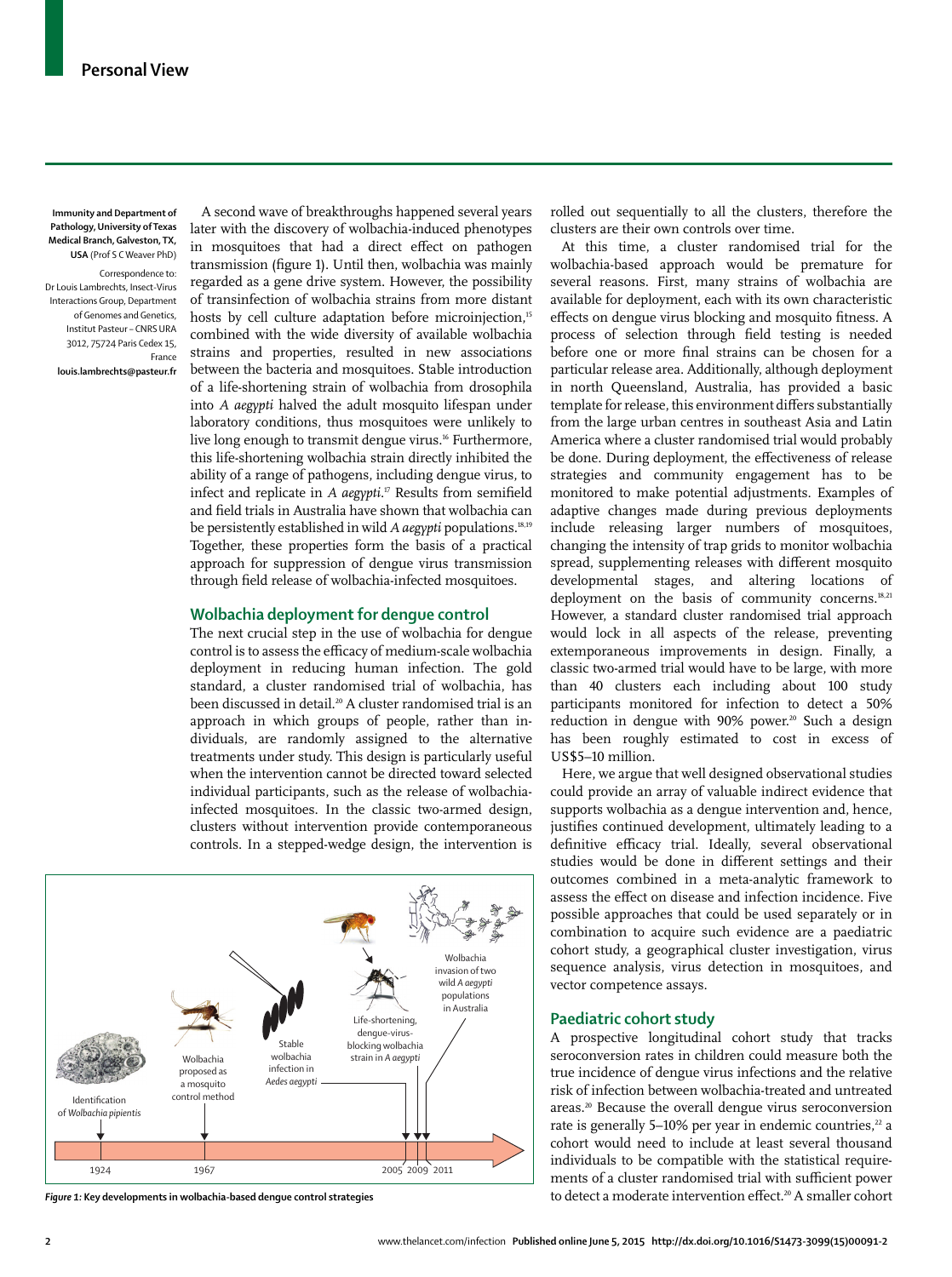of 1000–1500 children, although underpowered in the context of a trial, could be greatly enhanced by the use of concurrent approaches. Fine-scale entomological surveillance (eg, a grid of traps) would allow the spatiotemporal dynamics of wolbachia prevalence to be monitored and distinguish wolbachia-free areas from areas where wolbachia had established in real time. Raw entomological data could be interpolated over time and space by use of standard methods and serve as a covariate for dengue virus seroconversion. As with other epidemiological investigations, participants residing in the study area, but acquiring infections outside of the intervention area, represent a complication to this approach.23,24 However, geographical cluster studies of dengue cases and fine-scale spatiotemporal phylogenetic analyses of genomic virus strain sequences would help to address this concern.

## **Geographical cluster investigation**

Dengue virus infections are acute, often clinically inapparent, or have non-specific signs and symptoms, and thus are difficult to detect across populations in real time. Active surveillance of human infections can be efficiently achieved with geographical cluster sampling around dengue index cases.25,26 Here, index case refers to the laboratory-diagnosed clinical dengue case that initiates a cluster investigation within a geographically restricted area around the home of a person with a documented infection. Geographical cluster investigations could be used to compare the fine-scale spatial signature of dengue virus transmission in areas with and without wolbachia (figure 2). This method would test the hypothesis that concurrent or subsequent infections, or both, around an index case are reduced in areas where wolbachia-infected mosquitoes are established. Additionally, inward migration of dengue infections acquired outside the treatment area could be a confounding factor.<sup>23,24</sup> However, detailed phylogenetic analysis of virus sequences or monitoring the movement patterns of study participants could potentially resolve this issue. Nonetheless, if a wolbachia intervention reduces local transmission at a microscale, cluster investigation methods should detect this reduction. An efficacious intervention would result in fewer index cases in the wolbachia-treated areas or a reduction in concurrent infections as measured by a lower frequency of cases that are spatiotemporally linked to the index case, or both.

#### **Virus sequence analysis**

Increasing access to viral genome sequence data has promoted the development of new methods to infer dengue epidemiological dynamics on the basis of analyses of changing patterns in viral genetic diversity in time and space. $27,28$  Assuming that many lineages of various serotypes cocirculate before an intervention, a reduction in local transmission should decrease the viral genetic diversity across serotypes in the intervention area because



#### *Figure 2:* **Geographical cluster methods**

The central dot represents the home of an individual with confirmed dengue (red: area with wolbachia; green: area without wolbachia). People living within a 100 m radius (black dots) are screened for concomitant or secondary dengue virus infection (crosses denote homes of additional dengue virus-infected individuals).



*Figure 3:* **Schematic representation of how wolbachia intervention might change patterns of virus genetic diversity**

Assuming that many lineages of various dengue virus serotypes (coloured dots) cocirculate before the intervention, a reduction in local dengue virus transmission is expected to result in a reduction in viral genetic diversity in the intervention area and a relative increase in average dispersion distances.

of a major viral demographic bottleneck, and increase the average dispersion distances travelled by dengue virus into the intervention area (figure 3). Phylogenetic analysis is a straightforward way to identify the introduction of foreign viral lineages into the study area, provided that genetic diversity accumulates at a sufficiently high rate. Previous work on dengue virus microevolution in southeast Asia suggested that spatial patterns of genetic diversity are shaped by frequent virus immigration and highly focal transmission.28–30 Although the level of phylogenetic resolution to be obtained is unknown, deep sequencing methods have improved substantially, increasing the power of this approach. Although we expect local dengue virus transmission to be reduced in wolbachia-treated areas, some viruses will continue to be imported by human-mediated dispersal. However, these viruses will not persist locally, reducing the strong spatial clustering that is typically reported in dengue virus phylogenies.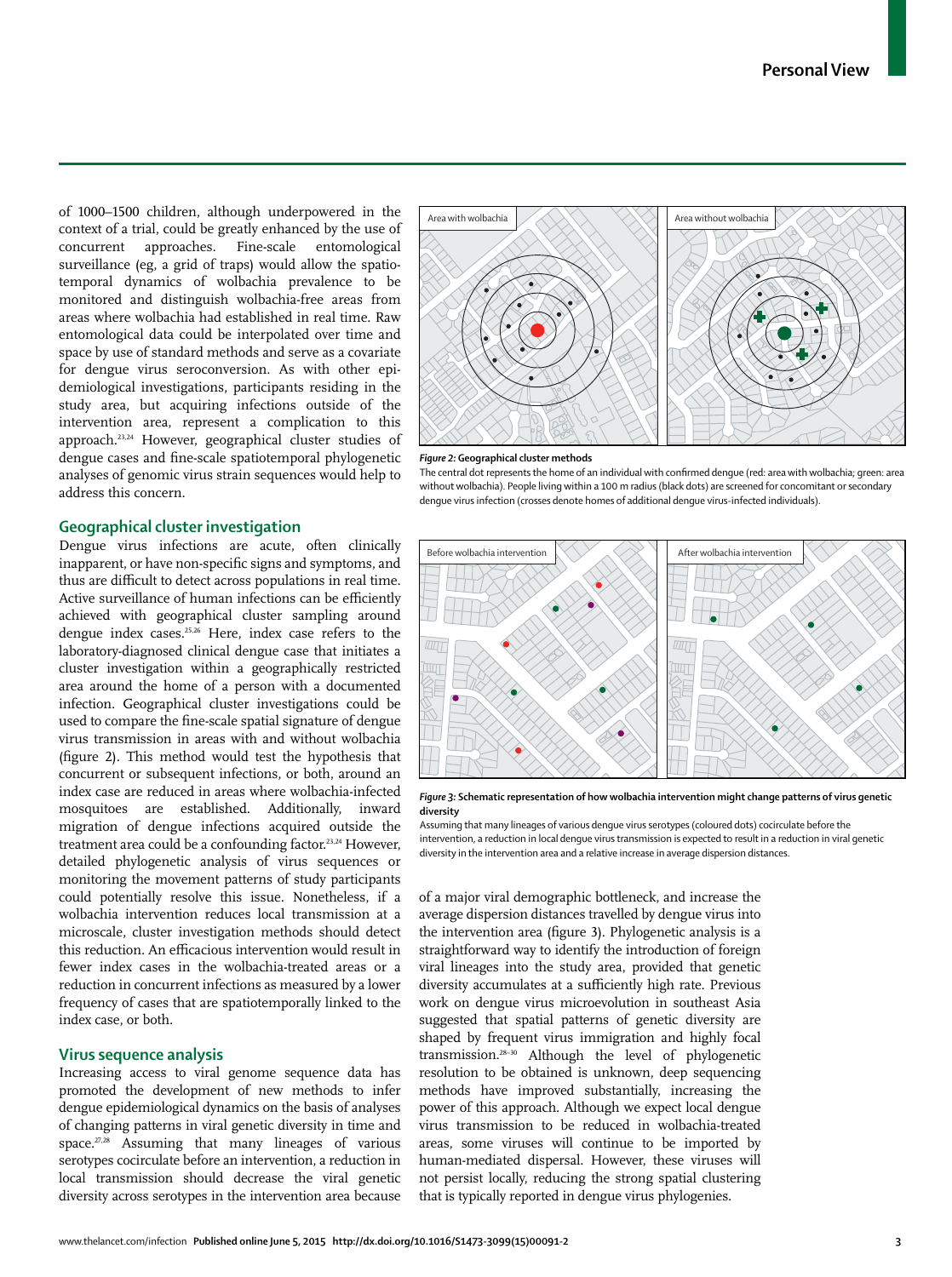## **Virus detection in mosquitoes**

Local *A aegypti* populations will need to be monitored after the release of wolbachia-infected mosquitoes for changes in wolbachia prevalence and possibly in mosquito density. Several sampling methods that eff ectively capture female *A aegypti* have been developed.31–34 Virus detection could be combined with routine molecular tests to detect the presence of wolbachia. Detecting *A aegypti* mosquitoes infected with dengue virus is challenging because of the low infection rates (typically about  $0.1\%$ ) in adult females across the population, although infection rates can be higher in locations of geographical cluster investigations.25 Because mosquitoes that test positive for the virus are not necessarily infectious, the proportion of infected mosquitoes does not directly translate into an estimate of virus transmission unless virus disseminated from the mosquito midgut or in saliva is assayed too. However, this approach is limited by the sensitivity of assays and variation of in-vitro saliva collections. Nonetheless, a successful intervention is expected to reduce the incidence of viraemic and infectious individuals and, therefore, reduce the incidence of dengue virus infection in mosquitoes in areas where wolbachia infection predominates.

## **Vector competence assays**

After the release of wolbachia-infected mosquitoes, it will be necessary to verify that the phenotype of reduced vector competence is maintained over time in field-collected mosquitoes.35 Vector competence assays consist of experimentally exposing laboratory-reared mosquitoes to either an artificial infectious blood meal or the blood of a viraemic person.<sup>36</sup> The proportion of infectious mosquitoes (ie, with virus detected in saliva) is then measured over time. The ability of wolbachia-infected mosquitoes to deliver dengue virus in their saliva is strongly reduced compared with wolbachia-free mosquitoes.<sup>19</sup> Ideally, vector competence experiments would be extended to human-tomosquito-to-human transmission experiments in a human challenge model.<sup>37</sup> Vector competence assays will provide additional indirect evidence about the effect of the intervention, especially if the virus interference effect is strong.

## **Conclusions and perspectives**

The present challenge is to convert a promising strategy into a validated public health intervention through rigorous assessment of its epidemiological effect. The various approaches described in this Personal View are not a substitute for a cluster randomised trial. Nonetheless, this strategy has at least two major strengths that can lay the foundations for a future trial. First, the proposed investigations are not dependent on the uniform application of the intervention, which by nature will vary through time and space. Instead, an association between the presence of wolbachia and proxies of dengue virus transmission (eg, seroconversion or occurrence of secondary cases around index cases) can be inferred dynamically from the spatiotemporal correlation between these factors. Second, comprehensive findings and detection of correlations between environmental and biological factors will likely improve fundamental understanding of dengue epidemiology that will inform and underpin future trial designs. A multipronged approach would help to assess the potential effects on other *A aegypti*-borne arboviruses (eg, chikungunya virus) and the likelihood of unexpected outcomes, such as viral evolution to escape the inhibitory effects of wolbachia, or other unforeseen adverse events.

Measuring the epidemiological effect of wolbachia deployment to reduce dengue virus transmission is challenging. The intervention is not based on individuals, as a vaccine trial would be, but on populations defined by spatial areas. The fundamental test of the effect of the intervention is a comparison between areas where wolbachia-infected mosquitoes are present versus areas where they are not (figures 2, 3). Although restricted dispersal of *A aegypti<sup>38</sup>* and, therefore, spread of wolbachia is expected to maintain spatial delineation of the intervention, a buffer zone will be necessary to avoid unexpected overlap between treatment and control areas. The intervention needs to be deployed over a geographical area large enough to ensure that a sufficient number of dengue cases (or absence of cases if the intervention is effective) is captured. Previous knowledge of the study area will help to assign intervention and control areas with similar baseline transmission trends. Virus importation into the intervention area (through humanmediated dispersal23,24), which is likely to occur and might reduce the signal-to-noise ratio, can be explored with geographical cluster studies and by accounting for movement of study participants.

One advantage of our proposed approach is that interpretation of seroconversion data from a small-scale paediatric cohort can be enhanced by data from geographical cluster investigations, viral sequencing, and virus detection in mosquitoes, collectively resulting in a body of evidence that could support continued development of wolbachia as a public health method. A true placebo treatment (ie, release of wolbachia-free mosquitoes) is not ethically possible. However, the human and mosquito samples can be blinded before laboratory testing.

We have described a pragmatic approach for the assessment of novel entomological interventions for dengue control through a coordinated, cross-disciplinary, ecological study that combines several proxies of efficacy at the epidemiological, entomological, and virological levels. The approach relies on a combination of methods that have been successfully used to monitor dengue epidemiological dynamics, in addition to novel methods. Although this approach has no precedent for dengue, it has the potential to provide valuable intermediate evidence of efficacy that